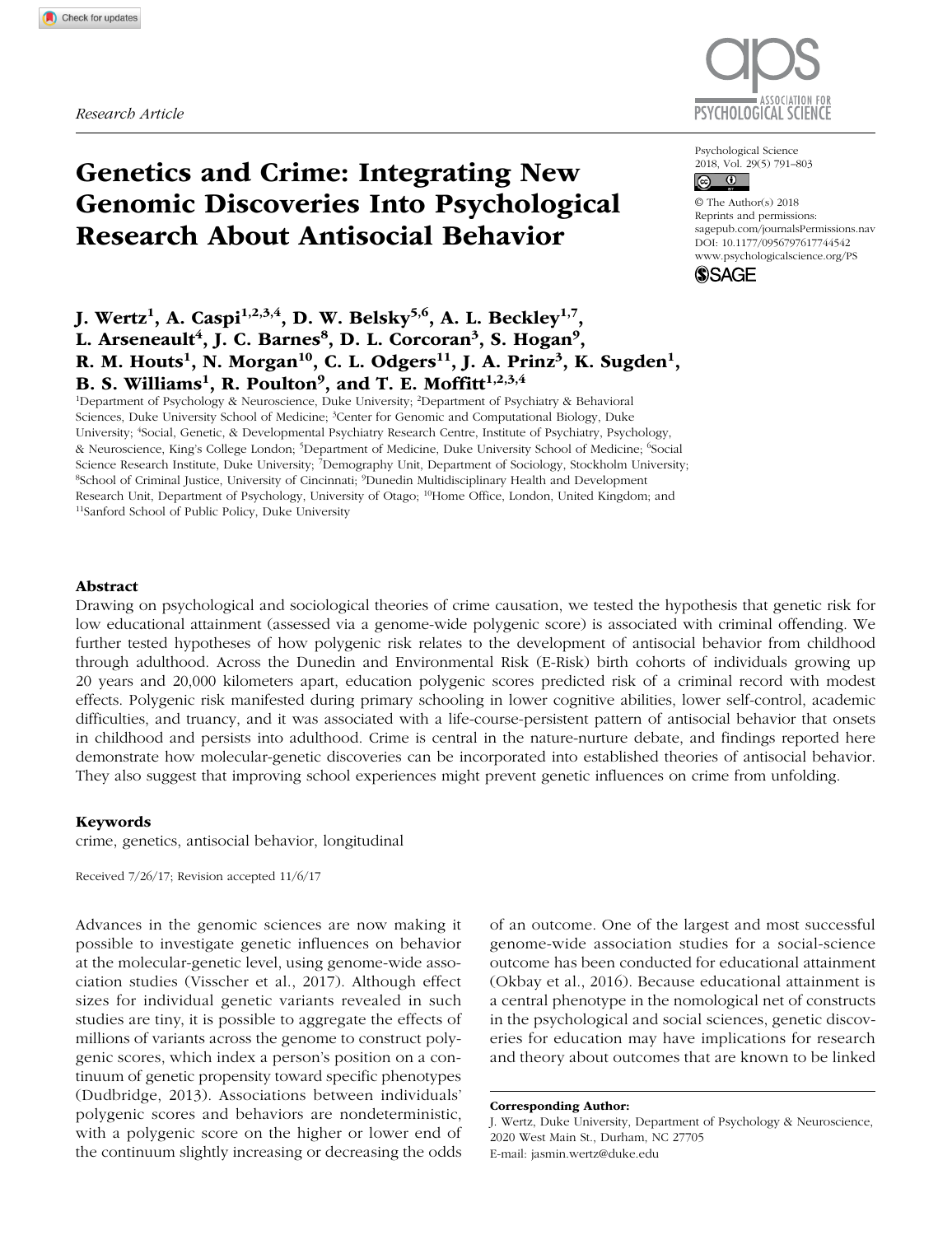to education. Here, we tested the hypothesis that polygenic influences on educational attainment predict criminal offending.

We derived the hypothesis that polygenic influences on educational attainment predict criminal offending by integrating genetic discoveries about educational attainment with established theories about crime. First, individuals with lower polygenic scores for educational attainment tend to complete less schooling, which is a correlate of criminal offending (Stattin & Magnusson, 1995). Truncated education may leave people with fewer legitimate methods to achieve wealth or status, increasing incentives to pursue crime (Agnew, 1992; Merton, 1938). Second, polygenic scores for educational attainment partly reflect early-emerging traits that affect success in school, such as cognitive ability and self-control (Belsky et al., 2016); these traits also increase risk for crime (Gottfredson & Hirschi, 1990; Moffitt, 1993b). Third, low polygenic scores for education may predict poor school performance and academic frustration, which reduce a protective factor that helps deter young people from crime, namely, commitment to school and its social norms (Catalano, Oesterle, Fleming, & Hawkins, 2004).

On the basis of these considerations, we tested the hypothesis that molecular-genetic predictors of educational attainment would forecast individuals' criminal offending. We tested this hypothesis in two birth cohorts comprising nearly 3,000 participants. In both cohorts, we linked genetic data to official police records. We additionally investigated whether the effects of polygenic scores on criminal offending would survive after accounting for two significant markers of a criminogenic family environment: growing up in socioeconomic deprivation and having antisocial parents.

Our developmental study examined how the association between genetic influences on educational attainment and criminal offending emerges over time and in concert with (and independently of) educational attainment itself. First, we examined early-emerging psychological and behavioral risk factors that may connect genetic differences between individuals to their risk of criminal offending. Second, we tested the hypothesis that genetic influences would be particularly strong among individuals who show a pattern of antisocial behavior that begins in childhood and thereafter follows a persistent pattern into adulthood, often referred to as "lifecourse persistent" antisocial behavior (Moffitt, 1993a).

### Method

### *Samples*

*Environmental Risk (E-Risk) cohort.* Participants in the first cohort were members of the E-Risk Longitudinal Twin Study, which tracks the development of a birth cohort of 2,232 British participants (Fig. 1). The sample was drawn from a larger birth register of twins born in England and Wales in 1994 and 1995 (Trouton, Spinath, & Plomin, 2002). Full details about the sample are reported elsewhere (Moffitt & E-Risk Study Team, 2002). Briefly, the E-Risk sample was constructed from 1999 to 2000, when 1,116 families (93% of those eligible) with same-sex 5-year-old twins participated in home-visit assessments. This sample consisted of 56% monozygotic (MZ) and 44% dizygotic (DZ) twin pairs; sex was evenly distributed within zygosity (49% male). Families were recruited to represent the UK population of families with newborns in the 1990s on the basis of residential location throughout England and Wales and mother's age. Teenage mothers with twins were overselected to replace highrisk families who were selectively lost to the register through nonresponse. Older mothers who had twins via assisted reproduction were underselected to avoid an excess of well-educated older mothers. The study sample represents the full range of socioeconomic conditions in the United Kingdom, as reflected in the families' distribution on a neighborhood-level socioeconomic index (A Classification of Residential Neighbourhoods, or ACORN, developed by CACI for commercial use; Odgers, Caspi, Bates, Sampson, & Moffitt, 2012): 25.6% of E-Risk families live in "wealthy-achiever" neighborhoods, compared with 25.3% nationwide; 5.3% versus 11.6% live in "urbanprosperity" neighborhoods; 29.6% versus 26.9% live in "comfortably-off" neighborhoods; 13.4% versus 13.9% live in "moderate-means" neighborhoods; and 26.1% versus 20.7% live in "hard-pressed" neighborhoods. E-Risk underrepresents "urban-prosperity" neighborhoods because such households are likely to be childless.

Home-visit assessments took place when participants were aged 5, 7, 10, 12, and, most recently, 18 years, when 93% of the participants took part. At ages 5, 7, 10, and 12 years, assessments were carried out with participants as well as their mothers (or primary caretakers); the home visit at age 18 included interviews only with participants. Each twin was assessed by a different interviewer. These data are supplemented by searches of official records and by questionnaires that are mailed, as developmentally appropriate, to teachers, as well as coinformants nominated by participants themselves. The joint South London and Maudsley and Institute of Psychiatry Research Ethics Committee approved each phase of the study. Parents gave informed consent, and twins gave assent between 5 and 12 years and then informed consent at age 18.

*Dunedin cobort.* Participants in the second cohort were members of the Dunedin Multidisciplinary Health and Development Study, a longitudinal investigation of health and behavior in a birth cohort (Fig. 1). Dunedin participants ( $N = 1,037$ ; 91% of eligible births; 52% male)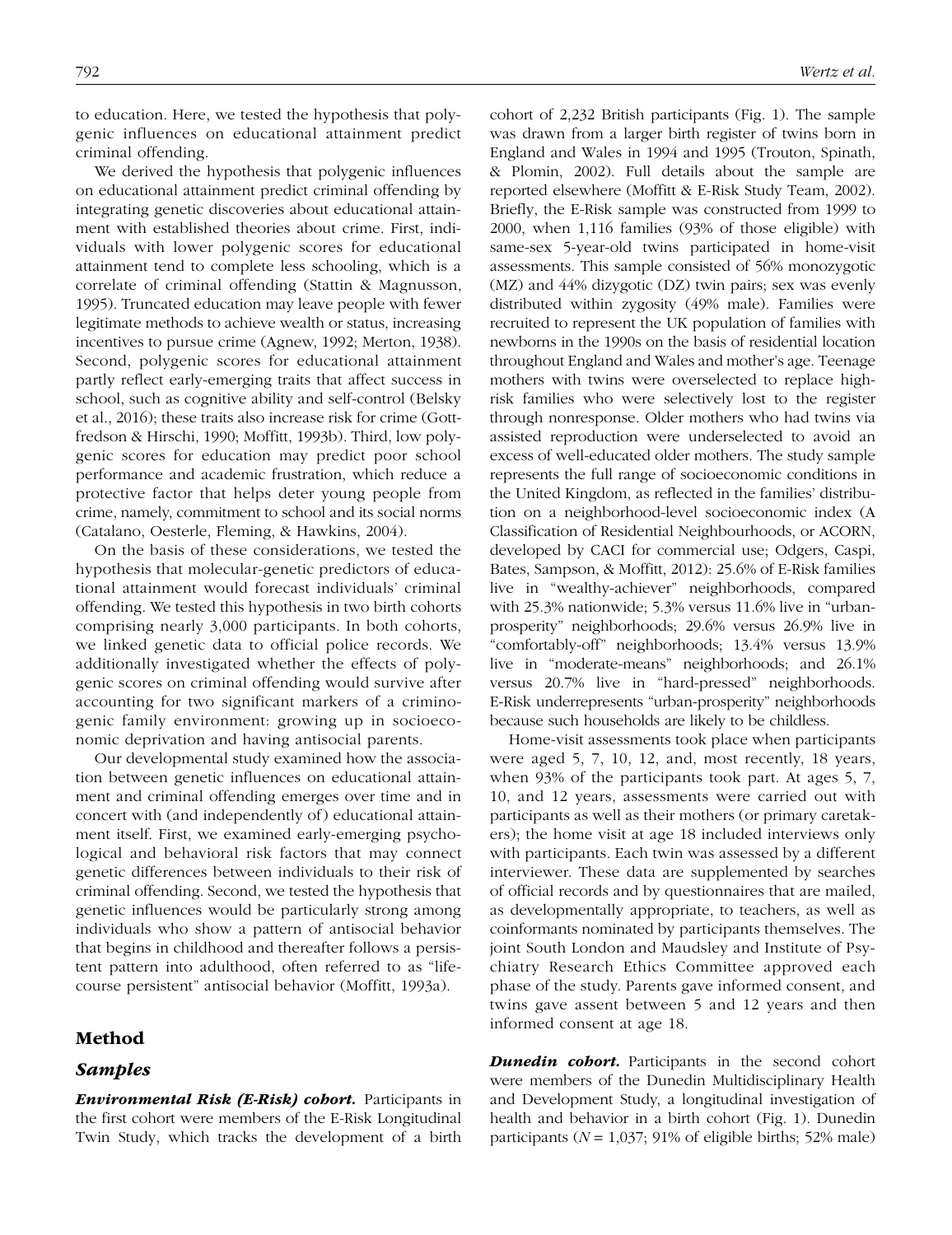

Fig. 1. Study timelines of the Environmental Risk (E-Risk) and Dunedin cohorts. The figure depicts the observation period of early-emerging psychological and behavioral risk factors (low cognitive ability, low self-control, academic difficulties in primary school, and truancy), school-leaving qualifications, and crime records (cautions and convictions) in the two cohorts and developmental trajectories of antisocial behavior in the Dunedin cohort.

were all individuals born between April 1972 and March 1973 in Dunedin, New Zealand, who were eligible based on residence in the province and who participated in the first assessment at age 3. Full details about the sample are reported elsewhere (Poulton, Moffitt, & Silva, 2015). The cohort represented the full range of socioeconomic status (SES) in the general population of New Zealand's South Island. On adult health, the cohort matches the New Zealand National Health and Nutrition Surveys on key health indicators (e.g., body mass index, smoking, visits to the doctor).

Assessments were carried out at birth and ages 3, 5, 7, 9, 11, 13, 15, 18, 21, 26, 32, and, most recently, 38 years, when 95% of the 1,007 participants still alive took part. At each assessment wave, participants are brought to the Dunedin research unit for a full day of interviews and examinations. These data are supplemented by searches of official records and by questionnaires that are mailed, as developmentally appropriate, to parents, teachers, and peers nominated by the participants themselves. The Otago Ethics Committee approved each phase of the study, and informed consent was obtained from all participants.

*Genotyping and imputation.* We used Illumina Human-Omni Express 12 BeadChip arrays (Version 1.1; Illumina, Hayward, CA) to assay common single-nucleotide polymorphism (SNP) variation in the genomes of cohort members. We imputed additional SNPs using the IMPUTE2 software (Version 2.3.1; [https://mathgen.stats.ox.ac.uk/](https://mathgen.stats.ox.ac.uk/impute/impute_v2.html) [impute/impute\\_v2.html](https://mathgen.stats.ox.ac.uk/impute/impute_v2.html); Howie, Donnelly, & Marchini, 2009) and the 1000 Genomes Phase 3 reference panel (Abecasis et al., 2012). Imputation was conducted on autosomal SNPs appearing in dbSNP (Version 140; [http://www.](http://www.ncbi.nlm.nih.gov/SNP/) [ncbi.nlm.nih.gov/SNP/;](http://www.ncbi.nlm.nih.gov/SNP/) Sherry et al., 2001) that were "called" in more than 98% of the samples. Invariant SNPs were excluded. The E-Risk cohort contains MZ twins, who are genetically identical; we therefore empirically measured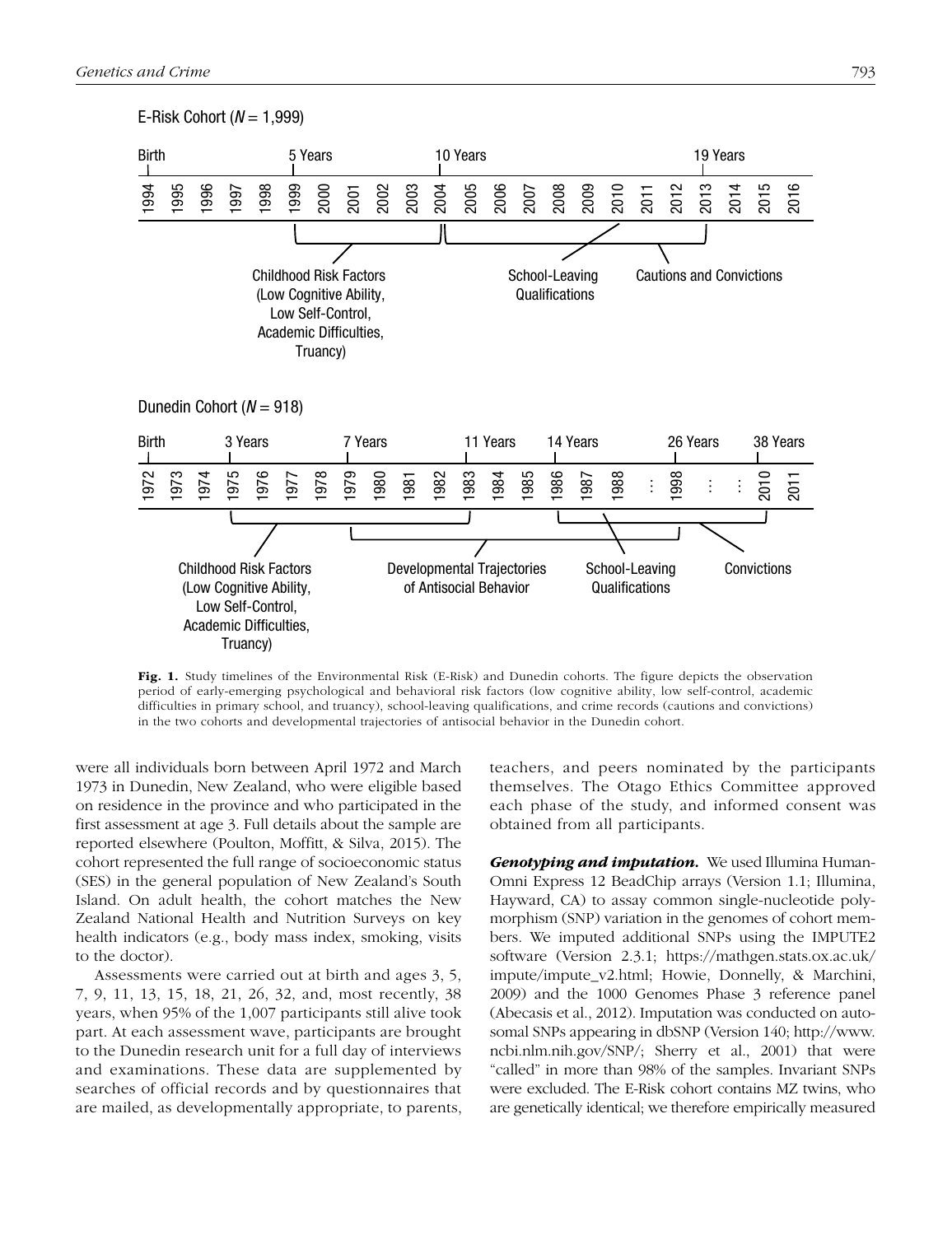genotypes of one randomly selected twin per pair and assigned these data to their MZ cotwin. Prephasing and imputation were conducted using a 50-million-base-pair sliding window. The resulting genotype databases included genotyped SNPs and SNPs imputed with 90% probability of a specific genotype among the Europeandescent members of the E-Risk cohort (*N* = 1,999 participants in 1,011 families) and the non-Maori members of the Dunedin cohort  $(N = 918)$ . We analyzed SNPs in Hardy-Weinberg equilibrium (*p* > .01).

### *Polygenic scoring*

Polygenic scoring was conducted following the method described by Dudbridge (2013) using PRSice (Euesden, Lewis, & O'Reilly, 2015). Briefly, SNPs reported in the results of the most recent genome-wide association study released by the Social Science Genetic Association Consortium (Okbay et al., 2016) were matched with SNPs in the E-Risk and Dunedin databases. For each SNP, the count of education-associated alleles was weighted according to the effect estimated in the genome-wide association study. Weighted counts were averaged across SNPs to compute polygenic scores. We used all matched SNPs to compute polygenic scores irrespective of nominal significance for their association with educational attainment and linkage disequilibrium between SNPs. (see [Table S1 in the Supplemental Material](http://journals.sagepub.com/doi/suppl/10.1177/0956797617744542) available online for results from analyses of polygenic scores computed using a clumping approach that takes linkage disequilibrium into account. The pattern of findings was similar to using nonclumped scores.)

To control for possible population stratification, we conducted a principal component analysis of our genome-wide SNP database using PLINK (Version 1.9; Chang et al., 2015). Analyses were conducted separately in the E-Risk and Dunedin databases. In the E-Risk database, one twin was selected at random from each family for principal component analysis. SNP loadings for principal components were applied to cotwin genetic data to compute principal component values for the full sample. The 10 principal components explained 2.8% of variance in the education polygenic score in the E-Risk cohort and 1.2% in the Dunedin cohort. Within each database, we residualized polygenic scores for the first 10 principal components estimated from the genome-wide SNP data. The residualized scores were normally distributed. We standardized residuals  $(M = 0)$ , *SD* = 1) for analysis. In replication of the genome-wide association study from which our education polygenic score was derived (Okbay et al., 2016), the score predicted educational attainment, measured as the highest degree completed at the time of the age-18 assessment in the E-Risk cohort ( $β = 0.21$ , 95% confidence interval,

or CI =  $[0.16, 0.26]$ ,  $R^2 = .045$ ) and the age-38 assessment in the Dunedin cohort (β = 0.17, 95% CI = [0.10, 0.23],  $R^2$  = .028). For analyses where we reported the effects of having a "lower" polygenic score, we reverse-coded the score, so that higher numbers indicate a lower polygenic score for education (i.e., a greater genetic risk for low educational attainment).

### *Criminal offending and trajectories of antisocial behavior*

In the E-Risk cohort, official records of participants' criminal offending were obtained through UK Police National Computer (PNC) record searches conducted in cooperation with the UK Ministry of Justice. Records include complete histories of cautions and convictions for participants in the United Kingdom beginning at age 10 years, the age of criminal responsibility. Our data are complete through age 19 years. Criminal offending was recoded into a binary variable to reflect whether participants had been cautioned or convicted or not.

In the Dunedin cohort, information on officially recorded criminal offending was obtained by searching the central computer system of the New Zealand Police, which provides details of all New Zealand convictions and sentences and Australian convictions communicated to the New Zealand Police. Searches were completed following each assessment, at ages 18, 21, 26, 32, and 38 (last search completed in 2013). Official records of criminal conviction were available from 14 years of age onward, the age from which criminal conviction for all types of offenses was permissible. Criminal offending was recoded into a binary variable to reflect whether participants had been convicted or not.

Using data from the Dunedin cohort, we supplemented the analyses by studying developmental trajectories of parent, teacher, and self-reported antisocial behavior from childhood to adulthood. These trajectories in the Dunedin cohort have been developed and described in previous articles about antisocial behavior in the Dunedin cohort (Odgers et al., 2007; Odgers et al., 2008). Briefly, antisocial conduct problems were assessed at ages 7, 9, 11, 13, 15, 18, 21, and 26 years through scoring six key symptoms of *Diagnostic and Statistical Manual of Mental Disorders* (4th ed.) conduct disorder as being present or absent at each age according to reports from parents, teachers, and study members: physical fighting, bullying others, destroying property, telling lies, truancy, and stealing (American Psychiatric Association, 1994). Symptoms were adapted across the age span to ensure that the measures were developmentally appropriate (e.g., work absenteeism was substituted for truancy at older ages). Growth mixture modeling was used to identify subgroups of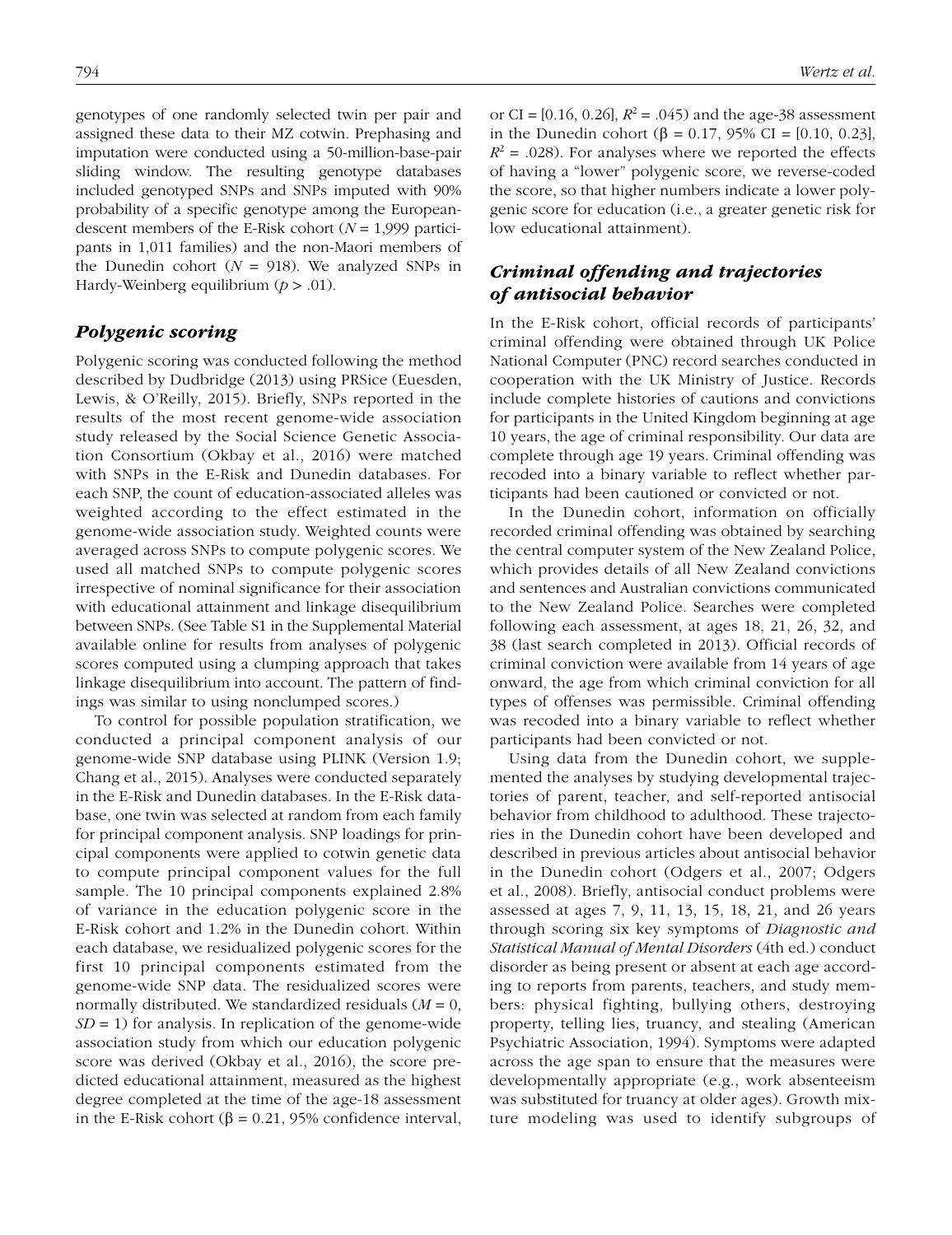participants that followed unique trajectories in their antisocial behavior over time. A four-class model represented the best empirical fit to the data according to several indices of model fit and classification accuracy. Across gender, the majority of participants (50%) displayed low levels of antisocial behavior across time (the "always-low" group), 22% exhibited antisocial behavior only in childhood ("childhood-limited"), 19% were characterized by adolescent-limited antisocial behavior ("adolescent-limited"), and 9% displayed persistently high levels of antisocial behavior across the years ("lifecourse persistent"). A recent follow-up study in the Dunedin cohort validated this classification, showing that life-course persistent cohort members averaged more convictions between ages 26 and 38 years compared with adolescent-limited cohort members, of whom very few received any convictions after age 26 (Rivenbark et al., 2017).

### *Potential explanatory variables*

We evaluated three sets of explanatory variables in both cohorts. Psychometric details about these measures are provided in previous publications.

*Criminogenic family environment.* In the E-Risk cohort, *SES* was defined using a standardized composite of parents' income, education, and social class (Trzesniewski, Moffitt, Caspi, Taylor, & Maughan, 2006). We reverse-coded the variable to reflect socioeconomic deprivation. *Parental antisocial behavior* was assessed as father's and mother's antisocial personality (Caspi et al., 2001), reported by mothers using the Young Adult Behavior Checklist (Achenbach, 1997), modified to obtain lifetime data and supplemented with questions from the Diagnostic Interview Schedule (Robins, Cottler, Bucholz, & Compton, 1995). Reports about parents' antisocial behavior were averaged and standardized  $(M = 0, SD = 1)$ .

In the Dunedin cohort, SES was measured using a 6-point scale that assessed parents' occupational statuses, defined using average income and educational levels derived from the New Zealand Census. Parents' occupational statuses were assessed when participants were born and again at subsequent assessments up to age 15 years. The highest occupational status of either parent was averaged across the childhood assessments (Poulton et al., 2002), and the variable was standardized  $(M = 0, SD = 1)$  and reverse-coded to reflect socioeconomic deprivation. Parental antisocial behavior was assessed as father's and mother's history of antisocial behavior, using items from the Diagnostic Interview Schedule (Robins et al., 1995), reported by mothers and fathers (Milne et al., 2008). Reports about parents' antisocial behavior were averaged and standardized  $(M = 0, SD = 1).$ 

*Poor educational qualifications.* In the E-Risk cohort, *poor educational qualifications* were assessed by whether participants did not obtain or scored a low average grade (Grade D–G) on their General Certificate of Secondary Education (GCSE; 21.9% of participants). GSCEs are a standardized examination taken at the end of compulsory education at age 16 years.

In the Dunedin cohort, poor educational qualifications were assessed by whether participants did not sit their English or Math school certificate exam, a national examination held at about 15 years of age that was, at the time the Dunedin cohort was growing up, the most basic educational qualification in New Zealand (17.3% of participants).

*Early-emerging psychological and behavioral risk factors.* In the E-Risk cohort, participants' *cognitive ability* was individually assessed at age 5 using a short form of the Wechsler Preschool and Primary Scale of Intelligence–Revised (WPPSI-R; Wechsler, 1990) comprising Vocabulary and Block Design subtests. IQ scores were prorated (i.e., the full-scale IQ score was estimated from two subscales) following procedures described by Sattler (1992, pp. 998–1004). IQ scores were standardized (*M* =  $0, SD = 1$ ). We reverse-coded the variable to reflect low cognitive ability. Participants' *low self-control* during their first decade of life was measured using a multioccasion/ multi-informant strategy, following Moffitt et al. (2011). Briefly, a self-control factor was estimated via multiple measures, including observational ratings of participants' lack of control (age 5 years), parent and teacher reports of poor impulse control (ages 5, 7, and 10 years), selfreports of inattentive and impulsive behavior (age 7 years), and interviewer judgments of the personality trait of conscientiousness (age 10 years). On the basis of principal component analysis, we averaged the standardized measures into a single composite score  $(M = 0, SD = 1)$ . Participants' *academic performance* was assessed using teacher reports when participants were 7 and 10 years old. Teachers were asked to rate participant's performance in English and Math on a 5-point scale ranging from 1, *far below average*, to 5, *far above average*. Scores were averaged across academic subjects and age and standardized  $(M = 0, SD = 1)$ . We reverse-coded the variable so higher scores reflected more academic difficulties. *Truancy* was assessed using mother and teacher reports at ages 7 and 10. Truancy was considered present if either mothers or teachers reported truancy at either age (3.2%).

In the Dunedin cohort, participants' cognitive ability was individually assessed at ages 7, 9, and 11 years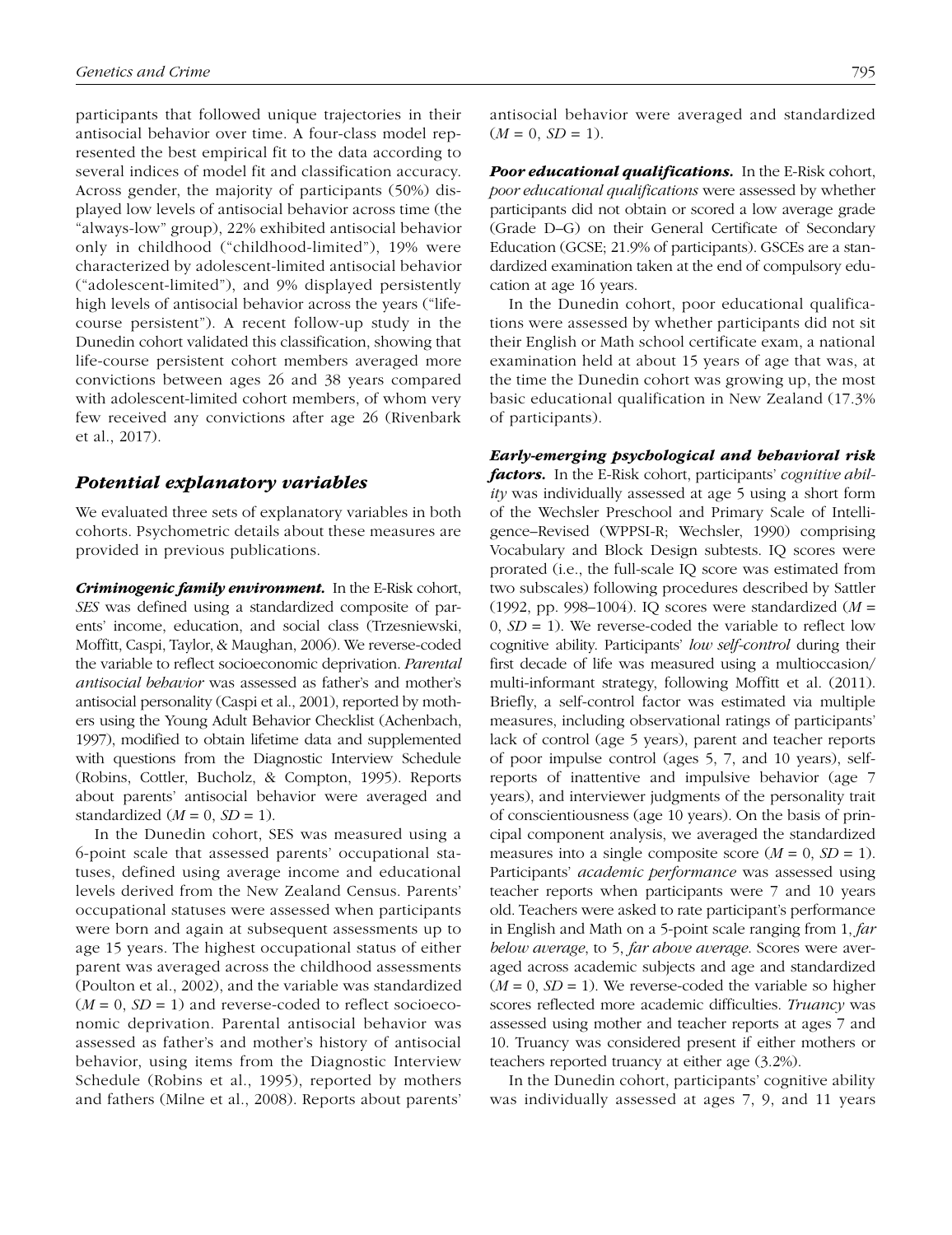using the Wechsler Intelligence Scale for Children– Revised (WISC-R; Wechsler, 1974). Scores were averaged across age and standardized  $(M = 0, SD = 1)$ . We reverse-coded the variable to reflect low cognitive ability. Participants' low self-control was measured using multiple measures of self-control: observational ratings of participants' lack of control (ages 3 and 5) and parent, teacher, and self-reports of impulsive aggression, overactivity, lack of persistence, inattention, and impulsivity (ages 5, 7, 9, and 11; Moffitt et al., 2011). On the basis of principal component analysis, we averaged the standardized measures into a single composite score  $(M = 0, SD = 1)$ . Participants' academic performance was assessed at ages 7 and 9, when mothers were asked to rate their children's performance in reading, printing, arithmetic, and spelling on a 3-point scale ranging from 0, *slow*, to 2, *above average*. Mothers' responses were averaged across age and standardized  $(M = 0, SD = 1)$ . We reverse-coded the variable to reflect academic difficulties. Truancy was assessed using mother and teacher reports at ages 7, 9, and 11. Truancy was considered present if mothers or teachers reported truancy at any age (7.7%).

### *Statistical analyses*

We used liability threshold models to estimate genetic, shared environmental, and nonshared environmental influences on criminal offending in the E-Risk cohort. We used Poisson regression models with robust standard errors to estimate relative risks for the binary dependent outcome of having a criminal record and to investigate whether criminogenic family environment, poor educational qualifications, and early-emerging risk factors could explain the effects. Formal mediation analysis for binary outcomes, as implemented in Stata, was used to test whether poor educational qualifications and early-emerging risk factors accounted for a significant portion of the genetic association with offending. In the mediation analyses, 95% confidence intervals were obtained from 500 bootstrap replications; in the E-Risk cohort, this was done accounting for the clustering of the twin data. We used survival analysis to test whether participants with lower versus higher polygenic scores tended to become convicted earlier in life and multinomial logistic regression to estimate relative risks for membership in different developmental trajectories of antisocial behavior. Both twins were included in the analyses of the E-Risk cohort; we accounted for nonindependence of observations of twins within families by clustering standard errors at the family level. We also repeated the main analyses including only one randomly selected twin of each pair in the E-Risk cohort (see [Table S2 in the Supplemental Material\)](http://journals.sagepub.com/doi/suppl/10.1177/0956797617744542).  $R^2$  and

pseudo-*R*<sup>2</sup> -based measures of effect size for all outcomes are reported in [Table S3 in the Supplemental](http://journals.sagepub.com/doi/suppl/10.1177/0956797617744542)  [Material.](http://journals.sagepub.com/doi/suppl/10.1177/0956797617744542)

### Results

### *Are there genetic influences on official records of offending?*

Official records of participants' cautions and convictions were obtained through national police record searches through age 19 years in the E-Risk cohort and age 38 years in the Dunedin cohort. Using the E-Risk twin design, we first sought to replicate findings from previous twin and adoption studies of quantitative genetic influences on criminal offending to establish that there was a basis to proceed with our analyses of testing for an association between a molecular-based polygenic score and offending. MZ twins in the E-Risk cohort were more similar in their criminal offending (tetrachoric correlation  $r = .81,95\%$  CI = [.71, .90]) than were DZ twins (*r* = .61, 95% CI = [.44, .77]), indicating genetic influences. A univariate liability threshold model was used to estimate genetic, shared environmental, and nonshared environmental influences on criminal offending. Genetic influences accounted for an estimated  $41\%$  (95% CI = [5, 81]) of the variance in offending in the E-Risk cohort; 40% of the variance was accounted for by shared environmental influences (95%  $CI = [2, 70]$  and 19% by nonshared environmental influences (95% CI =  $[11, 30]$ ). These estimates are consistent with meta-analytic findings from twin studies of antisocial behavior (Rhee & Waldman, 2002).

## *Do participants' polygenic scores predict their official records of offending?*

We next tested the hypothesis that molecular-genetic predictors of educational attainment would forecast participants' criminal offending. In both cohorts, participants with lower polygenic scores for educational attainment were at greater risk to grow up to have a criminal record. The increase in risk was modest: a standard-deviation decrease in the polygenic score was associated with a 20% to 30% greater risk of having been cautioned or convicted (E-Risk cohort: incidencerate ratio, or IRR = 1.33, 95% CI = [1.13, 1.55], *p* < .01; Dunedin cohort: IRR = 1.21, 95% CI = [1.09, 1.34], *p* < .01; Table 1). Effect sizes were similar across the two cohorts (Fig. 2) and across sex (males:  $IRR = 1.25$ , 95% CI = [1.13, 1.39], *p* < .01; females: IRR = 1.30, 95% CI = [1.08, 1.57],  $p < .01$ , with participants pooled across cohorts). Results also showed that although having a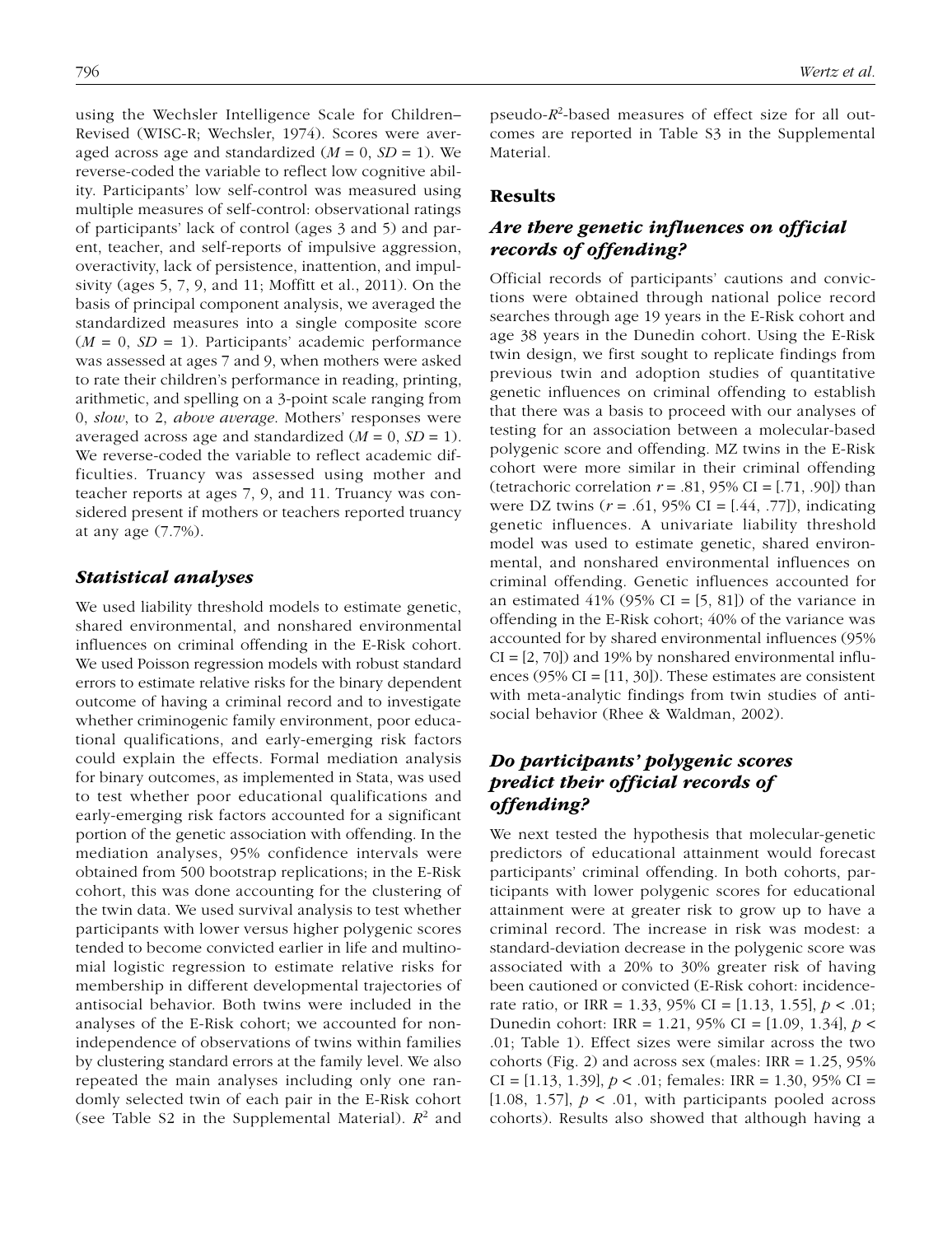| Effect and variable                                                                                          | E-Risk cohort ( $n = 1.857$ ) <sup>a</sup> |                            | Dunedin cohort ( $n = 898$ <sup>a</sup> |                     |
|--------------------------------------------------------------------------------------------------------------|--------------------------------------------|----------------------------|-----------------------------------------|---------------------|
|                                                                                                              | Bivariate                                  | Multivariate               | Bivariate                               | Multivariate        |
| Effect of participants' polygenic scores on<br>their official records of offending                           |                                            |                            |                                         |                     |
| Low polygenic score for educational<br>attainment <sup>b</sup>                                               | 1.33 [1.13, 1.55]                          |                            | $1.21$ [1.09, 1.34]                     |                     |
| Polygenic effect on offending, accounting for<br>a criminogenic family environment                           |                                            |                            |                                         |                     |
| Low polygenic score for educational<br>attainment <sup>b</sup>                                               | 1.34 [1.14, 1.57]                          | $1.20$ [ $1.01$ , $1.42$ ] | 1.23 [1.11, 1.36]                       | $1.17$ [1.05, 1.30] |
| Socioeconomic deprivation                                                                                    | 2.26 [1.88, 2.71]                          | 1.96 [1.58, 2.44]          | 1.40 [1.25, 1.57]                       | 1.35 [1.19, 1.52]   |
| Parental antisocial behavior                                                                                 | 1.49 [1.34, 1.66]                          | 1.18 [1.03, 1.35]          | 1.16 [1.05, 1.27]                       | 1.07 [0.96, 1.18]   |
| Polygenic effect on offending, accounting for<br>leaving school with poor qualifications                     |                                            |                            |                                         |                     |
| Low polygenic score for educational<br>attainment <sup>b</sup>                                               | $1.33$ [1.13, 1.56]                        | $1.19$ [1.02, 1.39]        | $1.21$ [1.09, 1.34]                     | $1.14$ [1.03, 1.26] |
| Leaving school with poor qualifications                                                                      | 4.27 [3.27, 5.59]                          | $4.02$ [3.05, 5.28]        | 2.83 [2.31, 3.46]                       | 2.71 [2.21, 3.32]   |
| Polygenic effect on offending, accounting<br>for early-emerging psychological and<br>behavioral risk factors |                                            |                            |                                         |                     |
| Low polygenic score for educational<br>attainment <sup>b</sup>                                               | $1.30$ [1.11, 1.53]                        | $1.22$ [1.05, 1.42]        | $1.21$ [1.09, 1.35]                     | $1.14$ [1.02, 1.27] |
| Low cognitive ability                                                                                        | 1.58 [1.35, 1.85]                          | 1.11 [0.93, 1.32]          | $1.27$ [1.14, 1.43]                     | .99 [0.86, 1.13]    |
| Low self-control                                                                                             | 2.06 [1.83, 2.32]                          | 1.80 [1.58, 2.04]          | 1.54 [1.43, 1.67]                       | 1.48 [1.34, 1.64]   |
| Academic difficulties in primary school                                                                      | $1.68$ [1.47, 1.93]                        | $1.17$ [1.00, 1.37]        | $1.30$ [1.16, 1.45]                     | $1.02$ [0.89, 1.17] |
| Truancy                                                                                                      | 3.92 [2.65, 5.80]                          | 1.98 [1.38, 2.83]          | 2.11 [1.61, 2.76]                       | 1.25 [0.91, 1.72]   |

Table 1. Incidence-Rate Ratios for the Association Between Polygenic Scores for Educational Attainment and Criminal Offending in the Two Birth Cohorts

Note: Values in brackets are 95% confidence intervals.

a Crime records data were obtained for 93% (1,857/1,999) and 98% (898/918) of the Environmental Risk (E-Risk) and Dunedin cohorts,

respectively. <sup>b</sup>The polygenic score was reverse-coded in these analyses, so that a higher score indicates a greater genetic risk for low educational attainment.

low polygenic score for educational attainment increased the risk of officially recorded offending, even among individuals with very low scores, the majority had no criminal record (see [Table S4 in the Supplemen](http://journals.sagepub.com/doi/suppl/10.1177/0956797617744542)[tal Material](http://journals.sagepub.com/doi/suppl/10.1177/0956797617744542)).

## *Is the influence of participants' polygenic scores on future offending accounted for by criminogenic family environment?*

We next examined whether genetic influences increased risk for officially recorded offending independently of a criminogenic family environment, as indicated by growing up in socioeconomic deprivation and having parents who display antisocial behavior. We conducted this test for two reasons. First, we aimed to rule out the possibility that genetic associations with criminal offending solely reflected gene-environment correlations, whereby parents pass on genetic variants for low educational attainment to their children and also create an environment that increases their children's risk of offending. Second, we aimed to test whether polygenic scores predicted offending over and above two wellestablished, global predictors of criminal offending that contain both genetic and environmental influences. In both cohorts, Poisson regression models indicated that, as expected, participants who grew up in socioeconomically deprived families and who had parents who displayed antisocial behavior were at greater risk to have a criminal record (Table 1, bivariate models). We also observed a correlation between participants' polygenic scores and these two features of the environments they grew up in. Participants with lower polygenic scores for education were more likely to have grown up in socioeconomically deprived households (E-Risk cohort: *r* = .23, 95% CI = [.17, .29], *p* < .01; Dunedin cohort: *r* = .16, 95% CI = [.09, .22], *p* < .01) and with parents who displayed antisocial behavior (E-Risk cohort: *r* = .06, 95% CI = [.01, .11], *p* < .05; Dunedin cohort: *r* = .13, 95% CI = [.06, .19], *p* < .01). After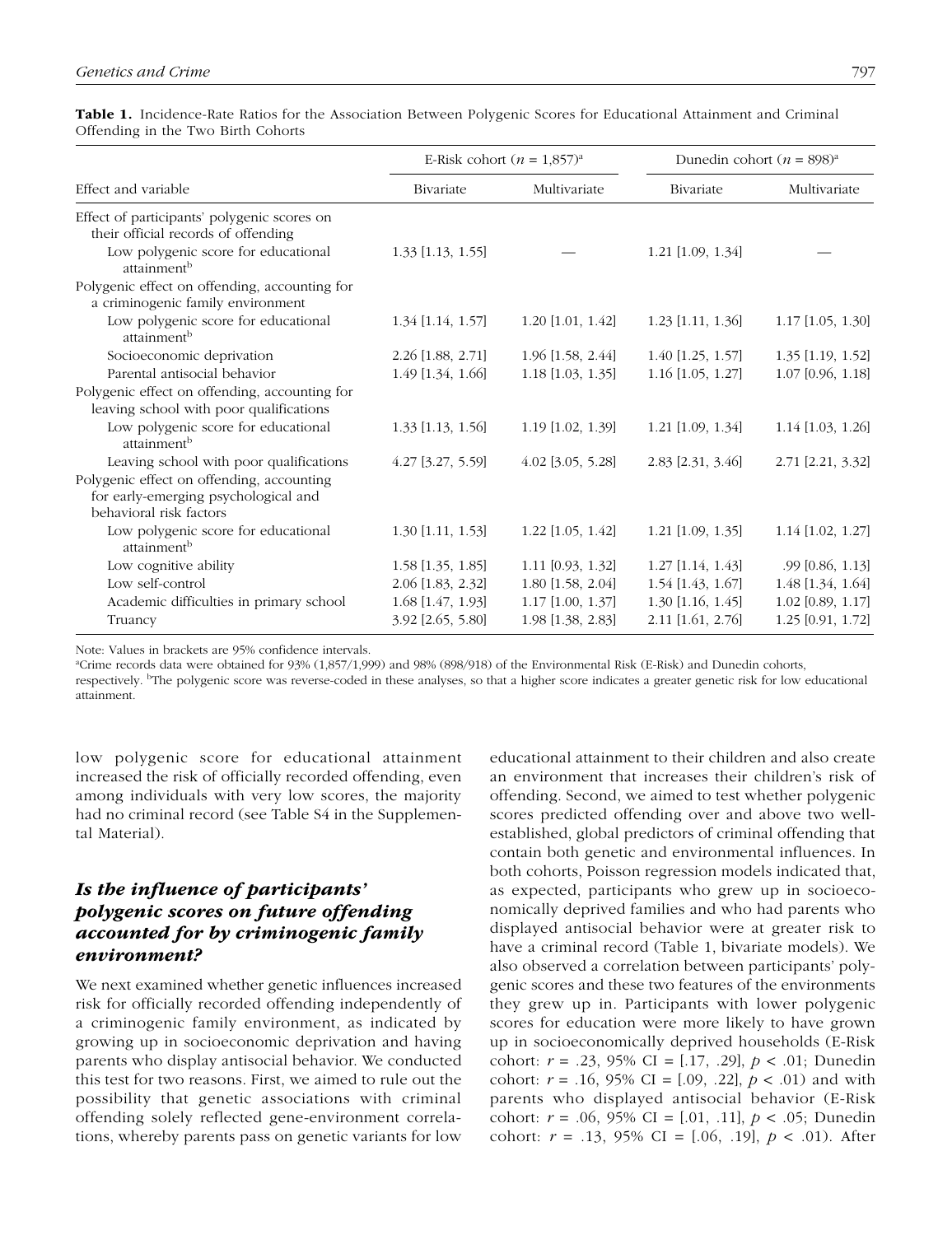

Fig. 2. Mean education polygenic score among participants with and without a criminal record, through age 19 years in the Environmental Risk (E-Risk) cohort and age 38 years in the Dunedin cohort. Error bars reflect standard errors, with robust standard errors in the E-Risk cohort. E-Risk and Dunedin participants with a criminal record had lower polygenic scores for education than participants without a criminal record.

accounting for these two indicators of criminogenic family environment by including them in the model as covariates, participants' polygenic scores continued to forecast their criminal offending (Table 1, multivariate models).

## *Is the effect of polygenic scores accounted for by leaving school with poor qualifications?*

We investigated characteristics that may connect genetic differences between individuals with official records of criminal offending. Because the polygenic score we used comes from a genome-wide association study of educational attainment, we first tested whether it predicted offending because it was associated with poor educational qualifications. Our findings provided some support for poor educational qualifications as an explanation for the link between polygenic scores for educational attainment and offending. Participants with lower polygenic scores were more likely to leave school with poor educational qualifications in both the E-Risk cohort (polychoric *r* = .21, 95% CI = [.13, .28], *p* < .01) and the Dunedin cohort (polychoric  $r = .19, 95\%$  CI = [.09, .29],  $p < .01$ ). Poor educational qualifications, in turn, were associated with criminal offending (Table 1, bivariate models). Once poor qualifications were included as a covariate in the model, the effect of polygenic scores on offending was reduced (Table 1, multivariate models). Formal mediation analyses indicated that poor qualifications accounted for a significant portion of the genetic association with offending (see [Table](http://journals.sagepub.com/doi/suppl/10.1177/0956797617744542) [S5 in the Supplemental Material\)](http://journals.sagepub.com/doi/suppl/10.1177/0956797617744542). However, two results indicate that there is more to the observed genetic effect than poor educational qualifications alone. First, the polygenic score continued to predict offending in both cohorts after qualifications were included in the model (Table 1, multivariate models). Second, in the E-Risk cohort, cautions and convictions are recorded from age 10 onward; examining their cumulative distribution across ages revealed that the majority of participants with criminal records received their first caution or conviction before the end of compulsory schooling (Fig. 3). This finding indicates that polygenic influences predicting offending already manifested earlier in life, while participants were still in school. We therefore turned our attention to the first decade of life.

## *Are influences of participants' polygenic scores on future offending accounted for by early-emerging psychological and behavioral risk factors?*

Our findings indicated that part of the reason why participants with lower polygenic scores are at greater risk to become involved in crime is that they display a constellation of psychological and behavioral risk factors for school problems as well as offending from a young age. As children, participants with lower polygenic scores for educational attainment exhibited lower cognitive ability (E-Risk cohort: *r* = .14, 95% CI = [.09, .19], *p* < .01; Dunedin cohort: *r* = .22, 95% CI = [.15, .29], *p* < .01), poorer self-control (E-Risk cohort: *r* = .06, 95% CI = [.00, .11], *p* = .050; Dunedin cohort: *r* = .13, 95% CI =  $[0.06, 0.20]$ ,  $p < 0.01$ ), more academic difficulties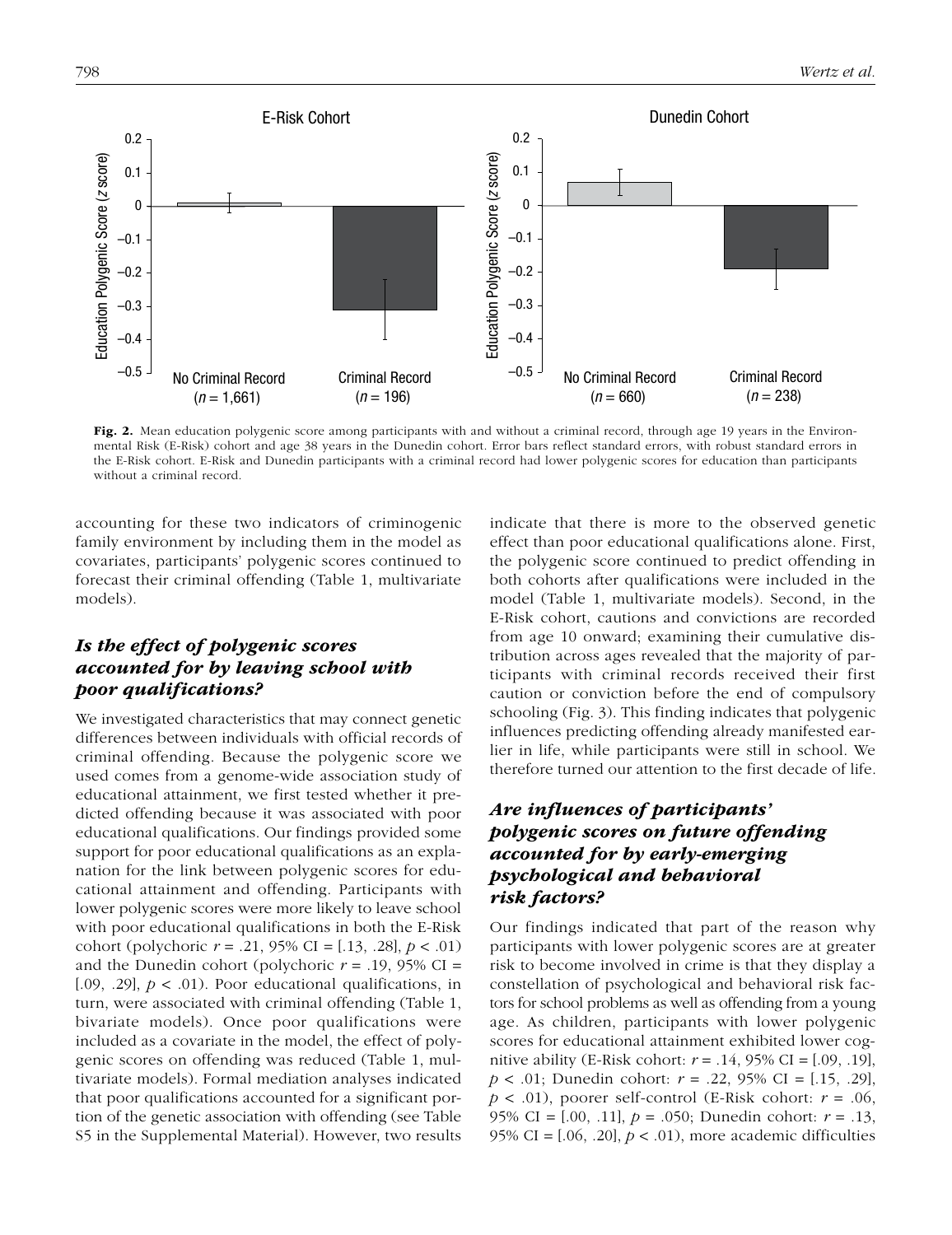

Fig. 3. Cumulative distribution of the first appearance in police records of cautions and convictions, by age, of the 196 participants with criminal records in the Environmental Risk (E-Risk) cohort. In the United Kingdom, compulsory schooling ends at age 16 years. The majority of E-Risk participants with criminal records received their first caution or conviction before school-leaving age.

in primary school (E-Risk cohort: *r* = .14, 95% CI = [.08, .20], *p* < .01; Dunedin cohort: *r* = .19, 95% CI = [.12, .25],  $p < .01$ ), and in the Dunedin cohort, more truancy (E-Risk cohort: *r* = .08, 95% CI = [−.05, .20], *p* = .19; Dunedin cohort: *r* = .15, 95% CI = [.03, .28], *p* < .01). Each of these risk factors in turn predicted offending (Table 1, bivariate models). Including all early-emerging risk factors in the same model reduced the prediction of participants' polygenic scores on criminal records in both cohorts (Table 1, multivariate models). Formal mediation analyses indicated that early-emerging risk factors accounted for a significant portion of the genetic association with offending (see [Table S5 in the Supple](http://journals.sagepub.com/doi/suppl/10.1177/0956797617744542)[mental Material\)](http://journals.sagepub.com/doi/suppl/10.1177/0956797617744542).

## *Do polygenic scores predict the timing and persistence of antisocial behavior across the life course?*

In the Dunedin cohort, we first analyzed whether lower polygenic scores for educational attainment predicted an earlier onset of offending. Survival analyses indicated that participants with lower education polygenic scores tended to get convicted earlier in life (hazard ratio = 1.25, 95% CI = [1.10, 1.42], *p* < .01; Fig. 4a). Second, we tested whether polygenic risk was particular to the life-course-persistent pattern of antisocial behavior, as opposed to shorter-term involvement. We analyzed life-course trajectories of antisocial behavior as reported by parents, teachers, and participants themselves from childhood to adulthood by comparing the polygenic scores of participants classified in our previous research into four developmental subtype groups according to their longitudinal pattern of participation in antisocial behavior: always-low, childhood-limited, adolescent-limited, and life-course persistent (Fig. 4b). Results from multinomial regression models supported our hypothesis that participants with lower polygenic scores would be significantly more likely to belong to the life-course-persistent subtype than to the alwayslow-antisocial subtype (relative-risk ratio, or RRR = 1.36, 95% CI = [1.07, 1.73], *p* < .05). As also hypothesized, participants with lower polygenic scores were not at significantly greater risk of belonging to the childhoodlimited or adolescent-limited subtype, relative to the always-low-antisocial subtype (RRR =  $1.13$ , 95% CI = [0.95, 1.33],  $p = 0.16$ , and RRR = 1.16, 95% CI = [0.97, 1.39],  $p = .10$ , respectively).

### Discussion

In two birth cohorts of individuals growing up 20 years and 20,000 kilometers apart, we tested the hypothesis that molecular-genetic predictors of educational attainment, summarized in a polygenic score, would predict criminal offending. We chose to examine a polygenic score derived from genome-wide association studies of education because low educational attainment and criminal offending are linked through established criminological theories. Our findings revealed that participants with lower polygenic scores for educational attainment were more likely to have a criminal record by midlife. This effect was small in size but robust across replication. Although we observed a gene-environment correlation, whereby individuals with lower polygenic scores were more likely to grow up in criminogenic environments, genetic associations remained after accounting for familial predictors of offending, including socioeconomic deprivation and parental antisocial behavior. Early-emerging psychological and behavioral risk factors for school problems and crime, including low cognitive ability, poor self-control, academic difficulties and truancy, connected differences in DNA with participants' later criminal offending. The effect of participants' polygenic scores extended to the onset of their criminal offending and trajectories of antisocial behavior across the life course, as indexed by developmental trajectories of life-course-persistent antisocial behavior. Taken together, the findings show how polygenic discoveries for educational attainment can be used to study pathways leading from genes to offending. They also suggest that early-emerging risk factors that influence whether children have a good or bad experience of school may serve as intervention targets to prevent some of the genetic influences on offending from unfolding.

Three aspects of the present study further bolster the substance of our finding of a link between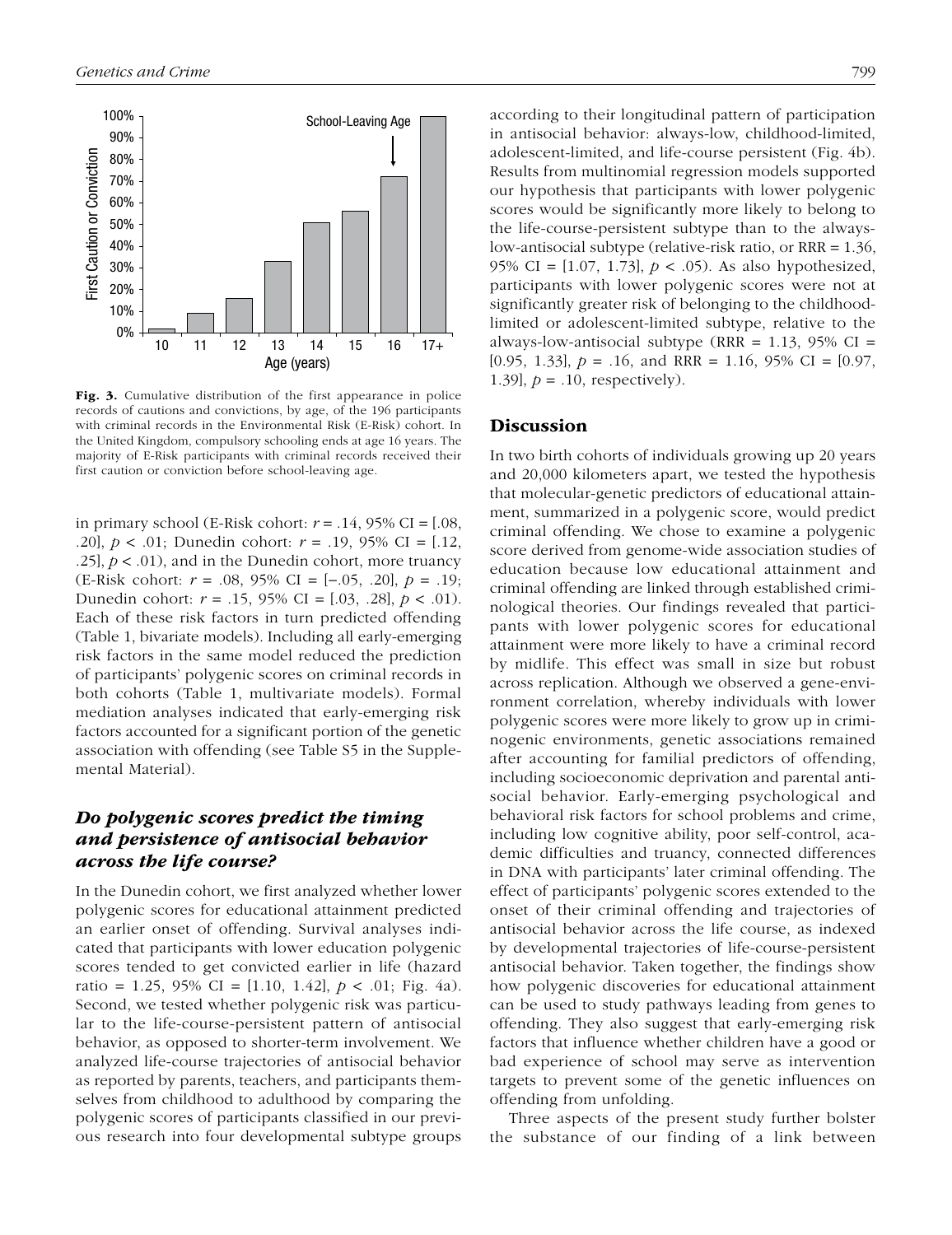

Fig. 4. Association between polygenic score for education and the timing and persistence of antisocial behavior across the life course. Panel (a) depicts the proportion of Dunedin participants with convictions by age (Kaplan Meier failure functions) among participants with low (< 1 *SD* below the mean) and high (> 1 *SD* above the mean) polygenic scores for educational attainment. Shaded areas show 95% confidence intervals. Panel (b) shows mean differences in polygenic score across four developmental subtypes of antisocial behavior in the Dunedin cohort, following Moffitt (1993b). Error bars reflect standard errors.

a polygenic score for educational attainment and offending. First, our analyses across two populationrepresentative cohorts revealed that the findings were robust, answering calls for reproducibility in psychological and genomic science. Second, retention rates in both cohorts are high (93% and 95% in the E-Risk and Dunedin cohorts, respectively), reducing the risk of biased estimates when examining behaviors, such

as offending, that are susceptible to attrition. Third, in both cohorts, the research linked participants' genetic information with electronic crime records. Although crime records underreport offending, they have the advantages of being less susceptible than self-reports to reporting biases, recall failure, and concealment. The approach of integrating genetic information with administrative records is increasingly being used to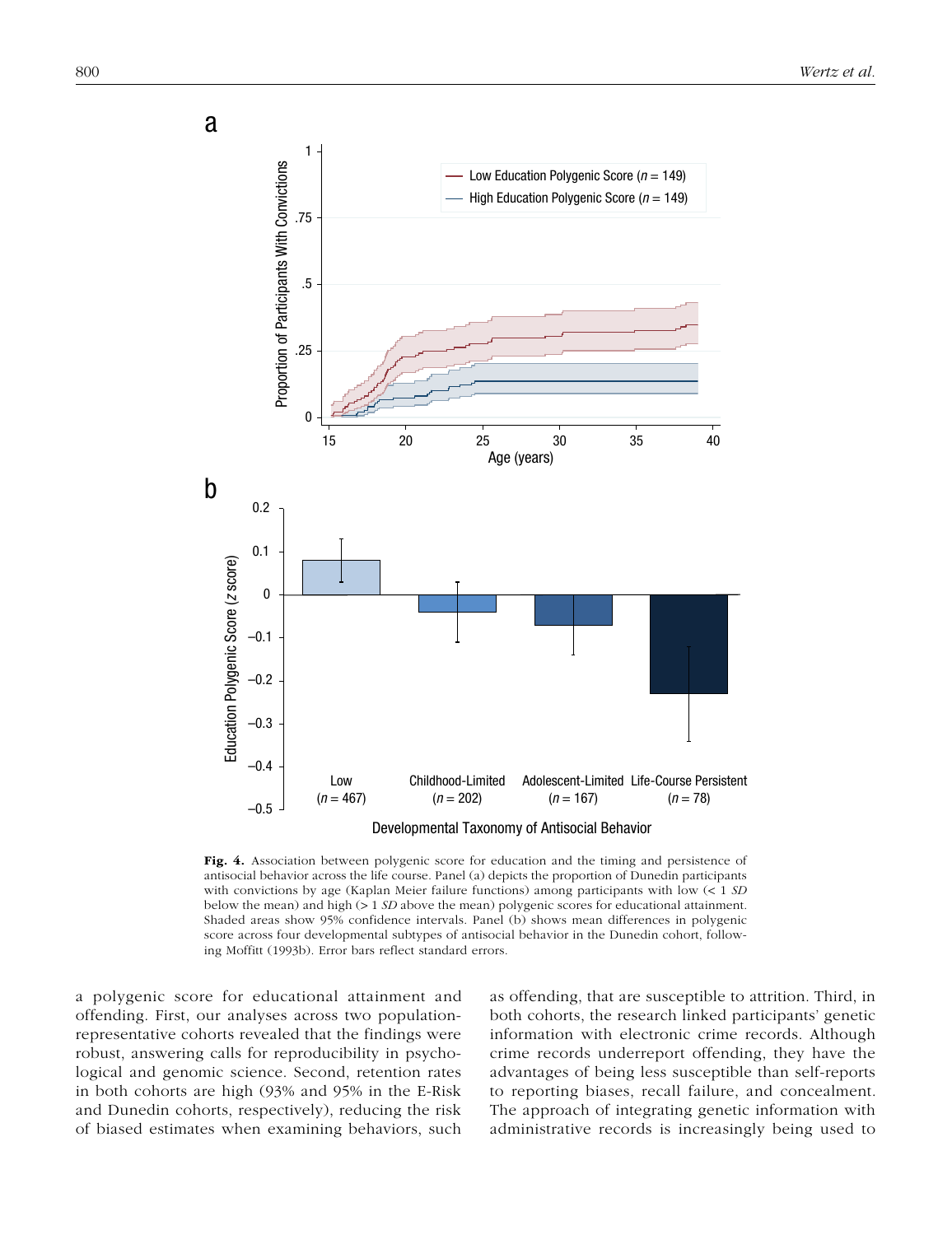advance medical research (McCarty et al., 2011) but is not yet widely adopted in the social sciences.

It may seem surprising that genetic variants identified in a genome-wide association study for educational attainment predict criminal offending. However, this hypothesis was derived by incorporating theoretical accounts of crime causation with recent genomic discoveries about educational attainment. More generally, the findings illustrate how established social-science theories can guide the characterization of genomic discoveries for human behavior (Belsky, Moffitt, & Caspi, 2013).

Although we identified characteristics that mediated some of the influence of the polygenic score on offending, we could not explain all of the effect. Our inability to do so can fuel follow-up work. Polygenic scores may predict offending via early-emerging deficits in neurocognitive functioning, such as the ability to learn from rewards and punishments. Another possibility is that individuals with lower polygenic scores have deficits in systems that influence socioemotional processing, putting them at greater risk of experiencing difficulties in school as well as engaging in delinquent behavior.

The findings should be interpreted in light of limitations. First, polygenic influences shared with education may reflect only a small proportion of all genetic influences on crime and may exert their effects via different pathways. A recent genome-wide association study on antisocial behavior (Tielbeek et al., 2017) reported a genetic correlation (*r*) with educational attainment of −0.52, indicating both genetic overlap with educational attainment and unique genetic effects on crime. Whether or not the developmental processes and mechanisms driving shared and unique genetic effects are the same remains to be tested. Second, the findings cannot be generalized to individuals of non-European ancestry because allele frequencies, linkage disequilibrium patterns, and environmental moderators of the association may vary across populations (Rosenberg et al., 2010). Third, we analyzed official crime records, which reflect only a portion of offenders and offenses. Reassuringly, we obtained similar findings when analyzing trajectories of persistent conduct problems derived from parent, teacher, and self-reports. Fourth, the polygenic score for education accounted for only a small portion of variation in criminal offending, both in relative and absolute terms. The small effect size relative to other predictors (e.g., parental antisocial behavior, cognitive ability) is to be expected because these comprise both environmental and genetic influences. Against this background, it is remarkable that the polygenic score accounted for additional variance beyond traditional risk factors. As genome-wide association studies become larger, the proportion of variance accounted for by molecular-genetic variables will likely increase. Finally, there are additional hypotheses that can be tested using the polygenic score, which we have not examined. For example, we did not have enough statistical power to examine interactions between the polygenic score and SES, and we restricted our analyses to two broad indicators of antisocial behavior—criminal offending and life-course-persistent antisocial behavior—rather than zooming in on finer distinctions. We also did not test hypotheses about the interplay between children's genes and aspects of their environment, such as parenting. Our priority was to conduct an initial examination of genetic links with "workhorse" phenotypes in criminology and to test robustness across cohorts. This research can now be taken forward to test further hypotheses in other, larger samples.

The findings have implications for public and scientific debates about genetic research on social and antisocial behavior. First, a key result from this and previous studies is that discoveries in genome-wide association studies of educational attainment are related not only to education but also to life-course success and adversity more generally (Belsky et al., 2016). These findings are in line with the notion of educational attainment as a proxy phenotype for related phenotypes (Rietveld et al., 2014). They also underscore the pervasiveness of pleiotropy (i.e., the phenomenon that genomic discoveries for one particular phenotype also predict related outcomes). Together with polygenicity (i.e., the observation that one outcome is influenced by many genes), findings of pleiotropy are moving sociogenomic research further away from a deterministic paradigm of "one gene one outcome" and toward an understanding that many genes affect many outcomes through their influences on early-emerging characteristics that shape life-course development.

Second, our findings hark back to the nature-nurture debate and the question of whether criminals are born or made (Wilson & Herrnstein, 1985). Using a polygenic scoring approach that overcomes lingering reservations about the validity of twin and adoption studies (Burt & Simons, 2014), we demonstrated that some children are born with genetic propensities that are associated with their risk to offend. However, our findings do not support a view of genetics as destiny. Many children who carry few education-associated alleles develop good behavioral control, complete schooling, and do not engage in delinquent behavior. Others develop behavioral problems, drop out of school, and become involved in crime. Alongside environmental factors, genetics explain a small proportion of these individual differences in life outcomes. Genetic risk operates through a series of intermediate phenotypes that are also under the influence of the social environment and that can provide targets for intervention, such as low self-control and academic difficulties. Intervening with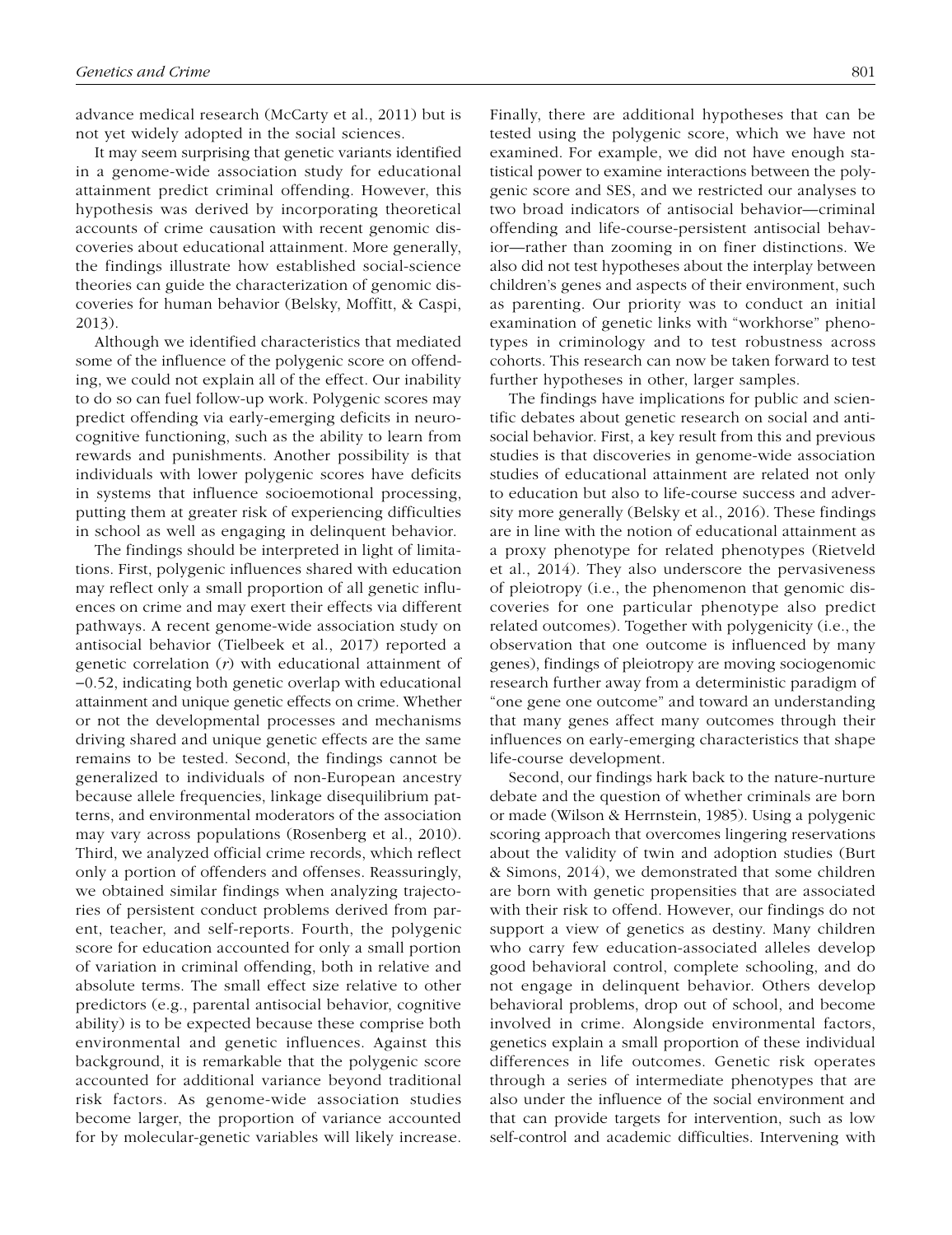these early-emerging characteristics and behaviors (e.g., through early training of self-control and academic skills; Heckman, 2006) may be one strategy to disrupt pathways from genes to offending.

Finally, some people look back at the fraught history of behavioral genetics and wonder whether genetic influences on social behavior should be studied at all. Instead of fearing sociogenomic research or focusing on genetics to the neglect of other risk factors, here we incorporated molecular genetic predictors into existing sociological and psychological theories and found that a polygenic score for education acts much like any other risk factor for offending: It has modest, probabilistic effects that are mediated by characteristics and behaviors criminologists have studied for decades. Our study demonstrates that existing theories in the social and behavioral sciences can accommodate molecular-genetic discoveries by weaving them into the frameworks of understanding that we already have about human behavior.

#### Action Editor

Steven W. Gangestad served as action editor for this article.

#### Author Contributions

J. Wertz, T. E. Moffitt, and A. Caspi conceived the study and wrote the manuscript. A. Caspi, T. E. Moffitt, L. Arseneault, R. Poulton, S. Hogan, N. Morgan, D. L. Corcoran, J. A. Prinz, K. Sugden, and B. S. Williams collected the data, and the data were analyzed by J. Wertz, D. W. Belsky, R. M. Houts, and C. L. Odgers. J. Wertz, T. E. Moffitt, A. Caspi, D. W. Belsky, A. L. Beckley, and J. C. Barnes interpreted the results. All authors reviewed drafts, provided critical feedback, and approved the final manuscript.

#### Acknowledgments

We thank Dunedin Study founder Phil Silva. L. Arseneault is the Mental Health Leadership Fellow for the UK Economic and Social Research Council.

### Declaration of Conflicting Interests

The author(s) declared that there were no conflicts of interest with respect to the authorship or the publication of this article.

### Funding

The E-Risk Study is funded by UK Medical Research Council (MRC) Grant G1002190. The Dunedin Multidisciplinary Health and Development Research Unit is funded by the New Zealand Health Research Council and the New Zealand Ministry of Business, Innovation and Employment. This research was supported by National Institute on Aging Grant AG032282, National Institute of Child Health and Human Development Grant HD077482, MRC Grant MR/P005918/1, the Jacobs Foundation, and the Avielle Foundation. Data support was

provided by Duke's Social Science Research Institute and North Carolina Biotechnology Center Grant 2016-IDG-1013. D. W. Belsky and C. L. Odgers are supported by fellowships from the Jacobs Foundation. A. L. Beckley is supported by a Forte Marie Curie International Fellowship.

#### Supplemental Material

Additional supporting information can be found at [http://](http://journals.sagepub.com/doi/suppl/10.1177/0956797617744542) [journals.sagepub.com/doi/suppl/10.1177/0956797617744542](http://journals.sagepub.com/doi/suppl/10.1177/0956797617744542)

#### References

- Abecasis, G. R., Auton, A., Brooks, L. D., DePristo, M. A., Durbin, R. M., Handsaker, R. E., . . . McVean, G. A. (2012). An integrated map of genetic variation from 1,092 human genomes. *Nature*, *491*, 56–65.
- Achenbach, T. M. (1997). *Manual for the Young Adult Self-Report and Young Adult Behavior Checklist*. Burlington: University of Vermont.
- Agnew, R. (1992). Foundation for a general strain theory of crime and delinquency. *Criminology*, *30*, 47–88.
- American Psychiatric Association. (1994). *Diagnostic and statistical manual of mental disorders* (4th ed.). Washington, DC: Author.
- Belsky, D. W., Moffitt, T. E., & Caspi, A. (2013). Genetics in population health science: Strategies and opportunities. *American Journal of Public Health*, *103*, S73–S83.
- Belsky, D. W., Moffitt, T. E., Corcoran, D. L., Domingue, B., Harrington, H., Hogan, S., . . . Caspi, A. (2016). The genetics of success: How single-nucleotide polymorphisms associated with educational attainment relate to lifecourse development. *Psychological Science*, *27*, 957–972.
- Burt, C. H., & Simons, R. L. (2014). Pulling back the curtain on heritability studies: Biosocial criminology in the postgenomic era. *Criminology*, *52*, 223–262.
- Caspi, A., Taylor, A., Smart, M., Jackson, J., Tagami, S., & Moffitt, T. E. (2001). Can women provide reliable information about their children's fathers? Cross-informant agreement about men's lifetime antisocial behaviour. *Journal of Child Psychology and Psychiatry*, *42*, 915–920.
- Catalano, R. F., Oesterle, S., Fleming, C. B., & Hawkins, J. D. (2004). The importance of bonding to school for healthy development: Findings from the Social Development Research Group. *Journal of School Health*, *74*, 252–261.
- Chang, C. C., Chow, C. C., Tellier, L. C., Vattikuti, S., Purcell, S. M., & Lee, J. J. (2015). Second-generation PLINK: Rising to the challenge of larger and richer datasets. *GigaScience*, *4*, Article 7. doi:10.1186/s13742-015-0047-8
- Dudbridge, F. (2013). Power and predictive accuracy of polygenic risk scores. *PLOS Genetics*, *9*(4), Article e1003348. doi:10 .1371/journal.pgen.1003348
- Euesden, J., Lewis, C. M., & O'Reilly, P. F. (2015). PRSice: Polygenic Risk Score software. *Bioinformatics*, *31*, 1466–1468.
- Gottfredson, M. R., & Hirschi, T. (1990). *A general theory of crime*. Stanford, CA: Stanford University Press.
- Heckman, J. J. (2006). Skill formation and the economics of investing in disadvantaged children. *Science*, *312*, 1900–1902.